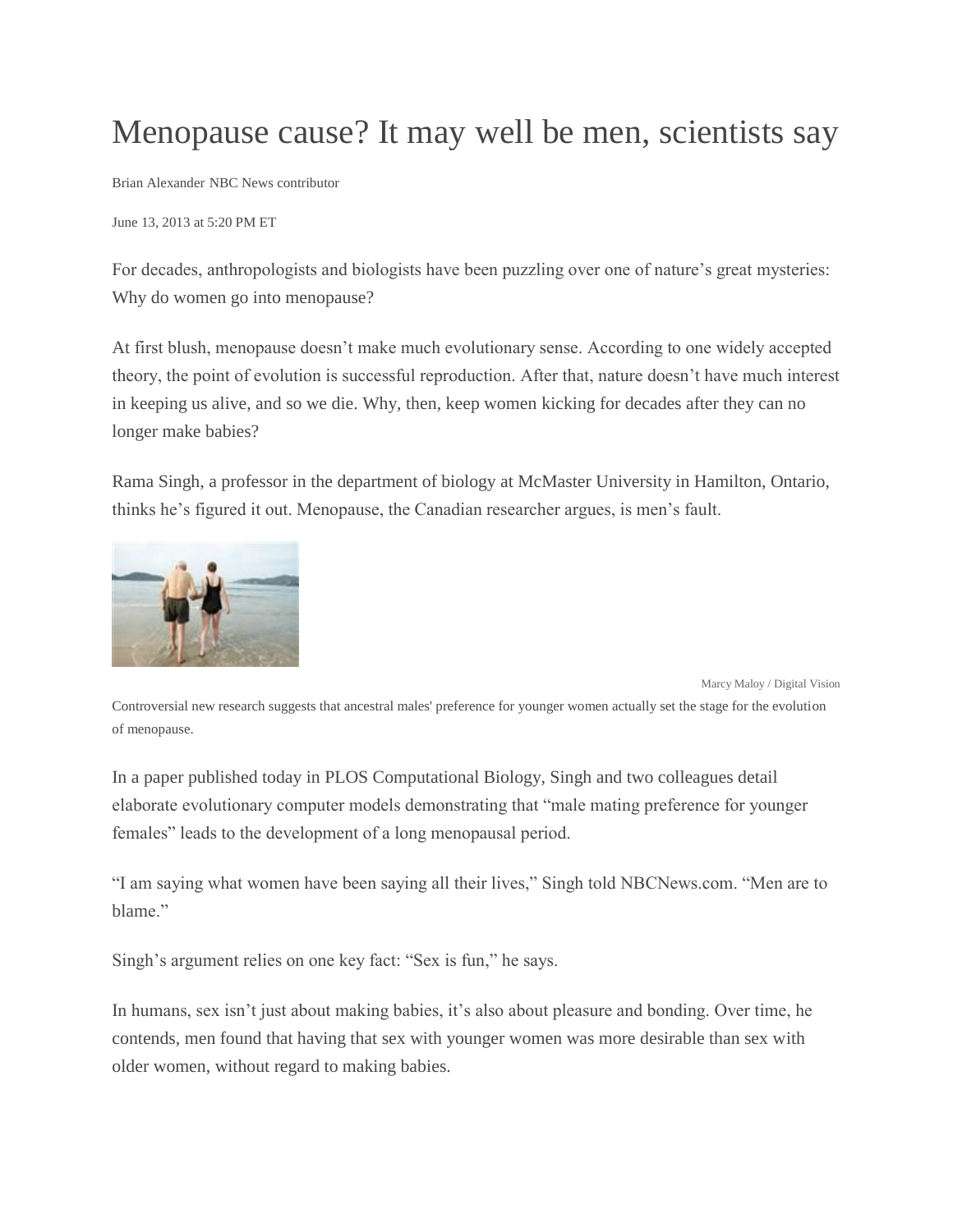As men began to prize younger women as sex partners, gene variants that led to infertility with advancing age were not eliminated. Menopause became built in, even as women lived longer and longer.

To demonstrate how this might work, Singh and his colleagues ran hundreds of simulations on fixed virtual populations exposed to various scenarios of mate preferences and genetic mutations. Models assumed that both genders started with fertility almost to the time of death, and that gene variants conferring longer lives accumulated in both sexes.

But as ancestral males began to prefer younger females, "female-specific mutations with a late age of onset … accumulated in the population" of women in most of their models, the scientists found. But, because males remained fertile into old age, mortality of both sexes kept being pushed back.

Singh said he understands this is a controversial finding.

"I do expect resistance from anthropologists" to this idea, he said, "and I sympathize with them because all their models are based on the idea that menopause is a deleterious trait and must be compensated for" with some evolutionary payoff. Singh believes there's none.

Singh may or may not be correct about that, but he's certainly correct that others will view his ideas with skepticism.

"I've never been overly fond of computer modeling the evolution of a trait, especially when the model's assumptions are highly questionable," said Barry X. Kuhle, an evolutionary psychologist at the University of Scranton. Kuhle said he does not think Singh's idea will gain much traction.

First, science hasn't decided yet whether human menopause is as unique as some, like Singh, suggest. The issue of menopause in monkeys, for example, is unresolved.

Second, there's a chicken-and-egg problem. There's strong evidence that men sense, and are attracted to, signs of fertility. Any male preference for younger women may be the result of menopause, not the cause of menopause.

Third, some experts prefer one or another version of what's called the "grandmother hypothesis," the idea that an infertile female can help assure the survival of babies born to young relatives.

In 2007, a team of British scientists tried to answer the menopause riddle by using data they hoped would most nearly replicate a "natural" state of human reproduction and survival – medical records